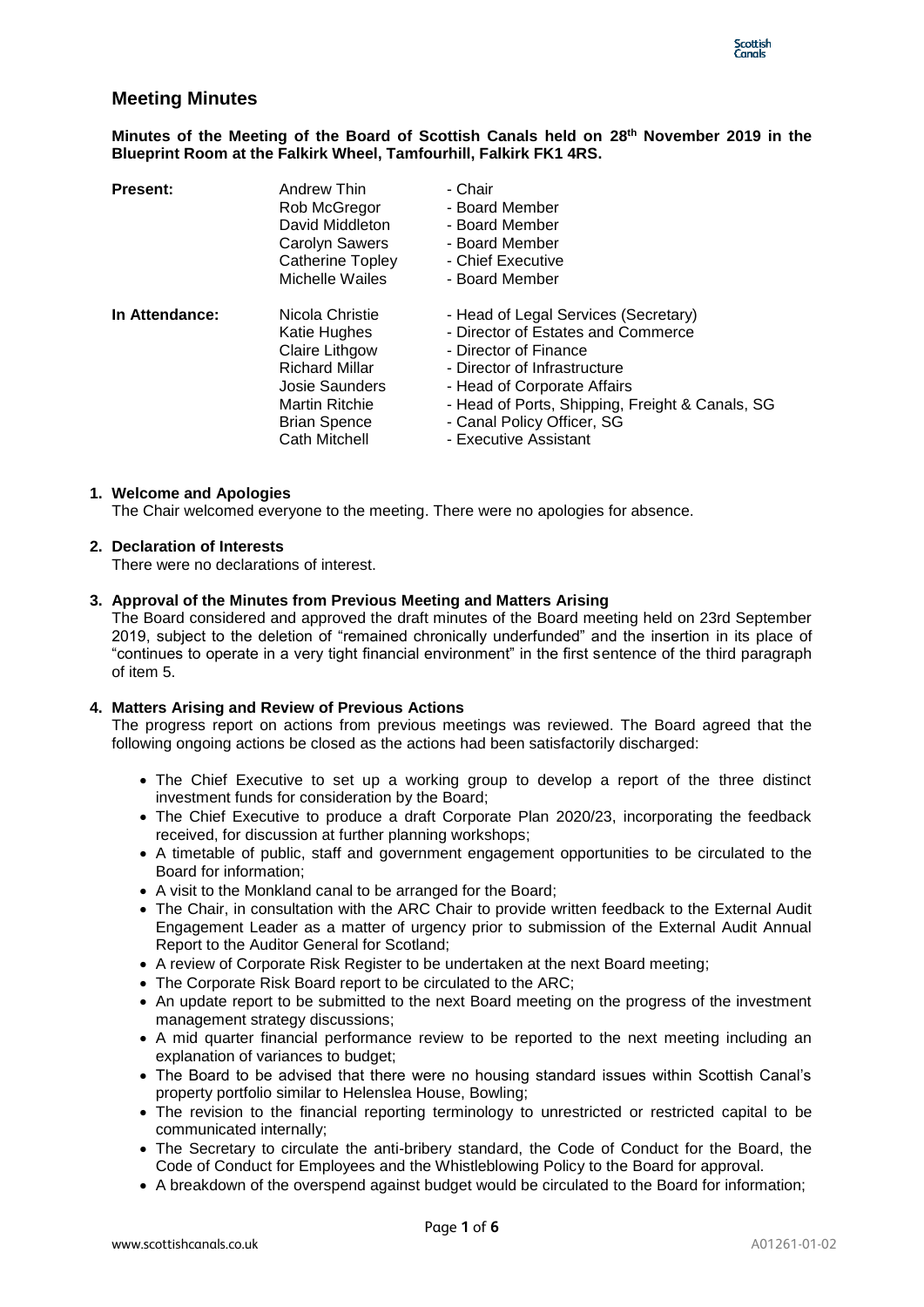- Internal communications on cost controls to be cascaded to emphasise the culture of shared responsibility to be accountable and responsible for financial performance in accordance with the annual budget; and
- Risk appetite to be included as a heading in the Board reporting template.

The Board noted that reporting on progress of the following outstanding actions was included on the agenda and the report on actions from previous meetings would be updated to reflect the Board discussions:

- The Board to be updated on the Fort Augustus charrette outcomes in Autumn 2019;
- A discussion paper on both the investment and capital works strategy/sub-committee structure to be considered at the Board meeting in November 2019;
- The Health & Safety statistics from Canal & River Trust and other water related organisations to be added to the benchmarking statistics recorded in the quarterly Health & Safety reports;
- The dashboard style quarterly reports on key projects to be revised;
- The ARC Chair and Chief Executive to report to the next Board meeting following the meeting with the External Audit Engagement Leader;
- A report on canal dredging to be submitted to the next Board meeting;
- The ARC recommendations on risks to be included in the ongoing review of the Corporate Risk Register;
- The Executive Management team to align the format of the Corporate Risk Register with the risk appetite statements;
- The Executive Management team to distinguish between risks to be controlled and managed in the Corporate Risk Register and issues to be aware of and note;
- The Q2 Finance Report to include the management accounts up to the end of October 2019 together with the half year position and an updated outturn position following the second formal reforecasting exercise of the year (RF2) for review at the next Board meeting;
- The Board to consider the proposed commercial investment strategy and commercial model at the next Board meeting;
- The next iteration of the draft Corporate Plan 2020/23, incorporating the Board's comments, to be circulated to the Board in advance of a further review at the next Board meeting; and
- The Scottish Government to be consulted on the timeline for approval of the Corporate Plan 2020/23.

# **External Audit Meeting Feedback**

The Board noted the report of the Audit & Risk Committee (ARC) Chair and Chief Executive meeting with the External Audit Engagement Leader together with the agreed actions from the meeting to ensure a more informed and transparent working arrangement with the external audit function.

# **5. Corporate Risk Register**

The Board was updated on progress of the Corporate Risk Register review and approved the revised risk descriptions consistent with the risk appetite statements. The Board discussed the updated current corporate risks and recommended that the Executive Management team focus on the staff resource risk to address the consequences of this risk. The Board noted that work was ongoing to distinguish corporate risks, to be mitigated with appropriate controls, from issues being actively managed. A report on progress of the ongoing work to enhance the Corporate Risk Register would be reported to the next Board meeting.

The Board welcomed Rob McGregor's (RM) offer of his expertise to develop Scottish Canals' risk identification processes to improve management of the underlying causes of risks. It was agreed that Rob would work with the Chief Executive on these aspects of risk management and lead on the annual risk identification review at the January Board meeting. It was noted that the ARC would continue to focus on the risk framework.

# **Actions:**

**The Corporate Risk Register to be reviewed further at the next Board meeting. Rob McGregor to work with the Chief Executive to improve the risk identification processes and lead the annual risk identification review to be undertaken at the January Board meeting.**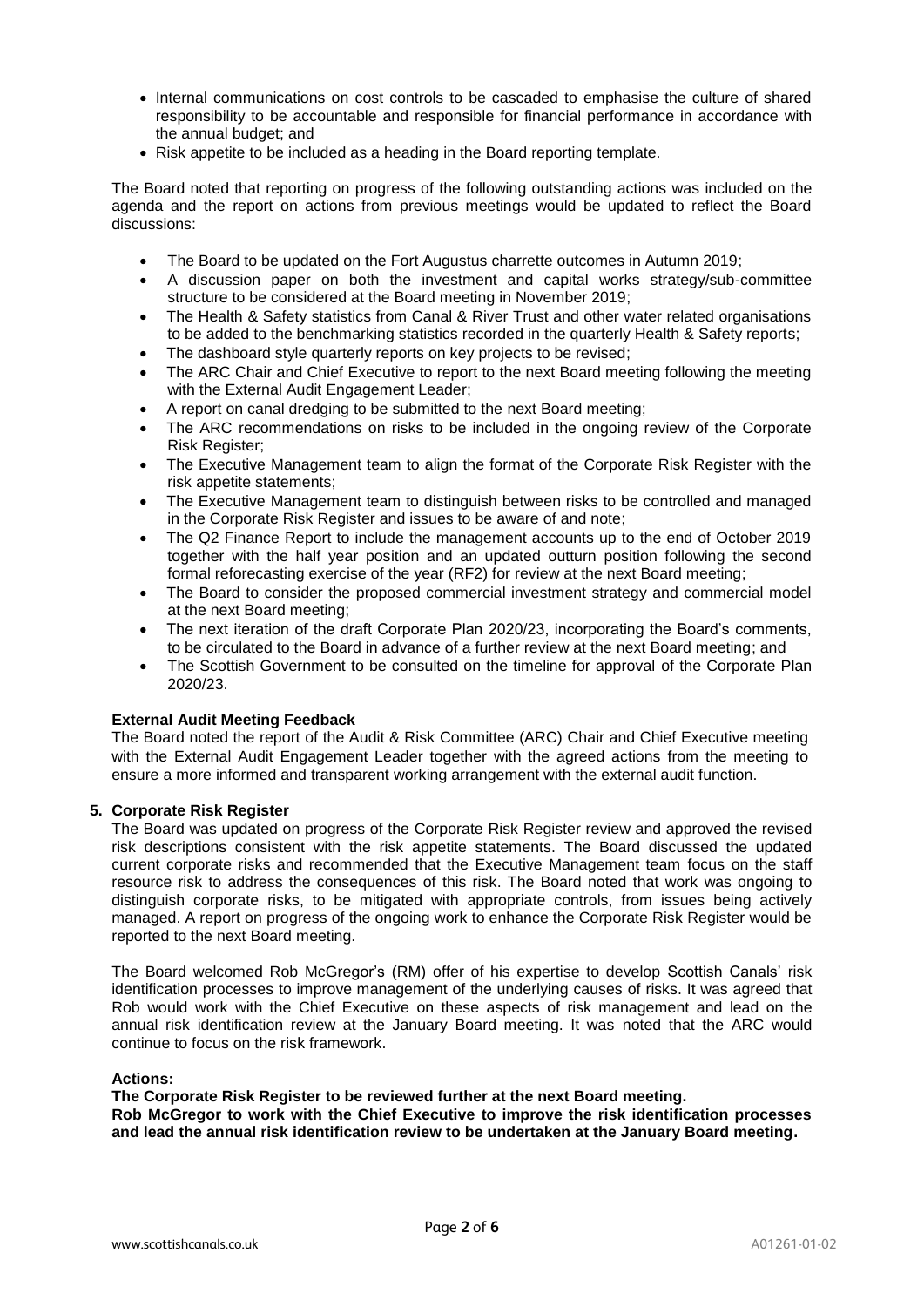### **6. Q2 Health and Safety Report**

The Board reviewed the Q2 Health and Safety report for the period from  $30<sup>th</sup>$  June to  $30<sup>th</sup>$  September 2019. There had been no RIDDOR reportable incidents during Q2. The Board noted that the collation of safety performance statistics from Canal & River Trust and other comparable water related organisations was ongoing and these statistics would be reported to the Board for Q3 onwards to ensure a more like for like benchmark comparison. The Board discussed the serious incident at The Falkirk Wheel involving a vessel struck by the rising gondola gate. Whilst there were no injuries or damage, the Board was assured that this serious failure in process had been fully investigated from both a Health & Safety and HR perspective. The Board requested a report on the actions implemented to address lessons learned following these internal investigations. The Board was assured that the Executive team continued to carefully monitor absences and that several employees had returned to work during Q2. The Board noted slippage in delivery of three actions in the strategic Health & Safety action plan for 2019/20 which were currently amber.

The Health & Safety team were working with the Communications team to produce materials to support the Health & Safety Strategy, including a business wide Safety Charter and staff safety video "Our Safety Matters" to reinforce the safety first culture organisation wide. A safety conference was also planned for Q4.

### **Action:**

**The Health & Safety statistics from Canal & River Trust and other water related organisations to be reported in the quarterly Health & Safety reports going forward.**

**A report on the actions taken to address lessons learned following investigations into a serious incident at The Falkirk Wheel involving a vessel struck by the rising gondola gate to be reported to the Board at the next meeting.**

### **7. Q2 Business Report**

The Board considered the Q2 Business Report and acknowledged the ongoing financial and staff management challenges which were being effectively managed. The Board was updated on key issues. A proposal for Scottish Canals' to manage the canalside holiday cottage portfolio in the shortterm, anticipated to be short assured tenancies to ensure occupancy, together with recommendations on longer term options would be reported to the Board meeting in January. The Board noted that it was expected that the tenants of Helenslea House, Bowling would vacate shortly and that discussions were ongoing with the local MSP.

The Board reviewed progress during the quarter on the activities, managed internally by each function, to deliver the Business Plan 2019/20 and helpfully set out in a narrative and numeric Key Performance Indicators (KPIs) format to align performance with the Business Plan objectives. The Board considered the red KPIs with regard to Commercial Operator income, Destination Development, Engineering, Finance and HR and was assured that these issues were being actively managed. In particular, consultations to trial improvements to canal user operations and the boater customer experience going forward were underway.

### **Action:**

**A proposal for Scottish Canals' to manage the canalside holiday cottage portfolio in the shortterm together with recommendations on longer term options would be reported to the Board meeting in January.**

### **Office of National Statistics (ONS) Update**

The Board noted the outcome of the recent review of Scottish Canals' ONS classification whereby Scottish Canals had been classed as a non-market body given that the majority of its funding was Grant in Aid. Following the ONS review the Scottish Government (SG) sponsor team had recommended to the Cabinet Secretary that Scottish Canals operate as a non-departmental public body (NDPB) with a closer financial relationship with SG. Accordingly, Scottish Canals required to change its budgeting approach in line with SG processes with effect from 1st April 2020 and adopt the Government Financial Reporting Manual (FReM) accounts direction for the financial year ending 31st March 2021. The Board noted that there would be no extension to the timing of these public sector accounts reporting changes. Further, the change to accounting under FReM was in line with an external audit recommendation. The Finance Director advised that timely SG finance business support was essential to provide the requisite clarification and practical guidance to ensure the appropriate accounting for Scottish Canals' transactions, in particular the management of cash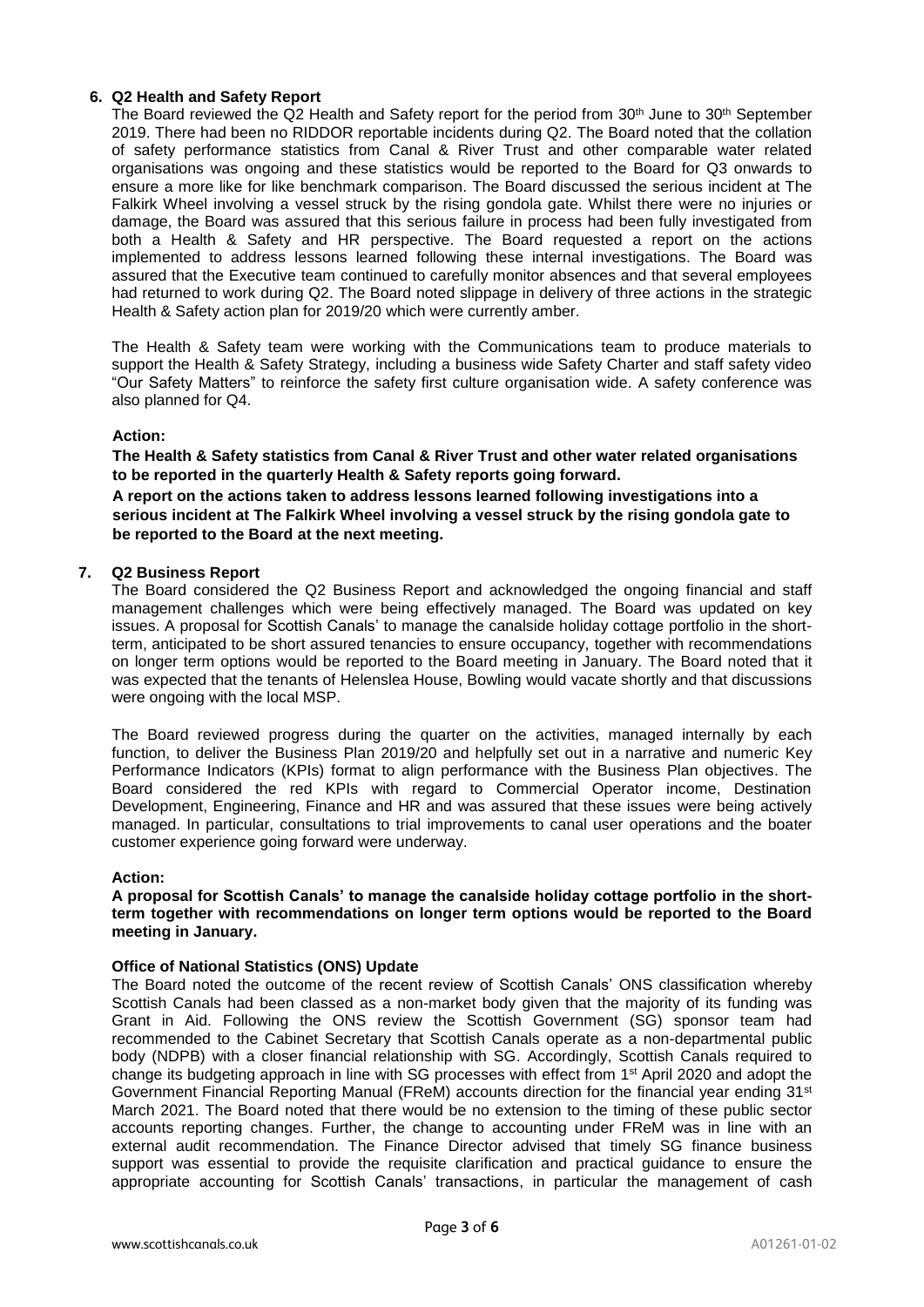reserves, was implemented prior to the deadline. It was noted that an offer of mentoring/coaching on this matter had been offered to the FD and team some months prior to this meeting and the sponsor team agreed to facilitate these discussions as a matter of urgency. It was also recommended that the finance team seek clarification and guidance on practical accounting issues from other comparable public sector bodies, such as HIAL and Historic Environment Scotland. The Chief Executive confirmed that she had already made these arrangements and they were diarized for the  $2<sup>nd</sup>$  week in December.

The Chair advised the Board that the change in ONS classification had not come as a surprise as it had been recognised for some time that Scottish Canals was unlikely to meet the required target of generating 50% of its income from its commercial activities to justify the dispensation that it continued to operate as a public corporation. It was also important to recognise that it should not have a significant impact on staff or the services delivered. There would be no change in Ministerial priorities for Scottish Canals as set out in the SG policy document "Making the Most of Scotland's Canals" nor in the governance and accountability framework. The change to accounting under FReM would result in a change in budgeting and forward planning. Scottish Canals would no longer hold a cash reserve and would not have the same flexibility to carry cash over between financial years. A closer financial relationship with the SG provided clarity that SG was ultimately responsible for and would support the funding needs of SC to continue to deliver the priorities as set out in the SG policy document. The Chair emphasised the need for continued strong leadership and the accurate communication of the key messages to all staff to ensure a seamless transition.

### **Action:**

**A progress report on the Finance Team's preparations to implement changes to its budgeting approach in line with SG processes and adopt the Government Financial Reporting Manual (FReM) accounts direction with effect from 1st April 2020 to be reported to the next Board meeting.** 

**An internal communication of the key messages arising from Scottish Canals operating as a non-departmental public body (NDPB) with a closer financial relationship with SG to be circulated to all staff.**

### **8. Q2 Finance Report**

The Board considered the second quarter finance report covering the period from  $30<sup>th</sup>$  June to  $30<sup>th</sup>$ September 2019, consisting of the management accounts profit and loss account and summary information at a cost centre level, a reconciliation of the latest reforecast outturn to the original budget, an overview of cash management and aged debt, details of capital spend and a balance sheet position. The Board noted the challenging quarter performance due to continuing pressures on income and the consequent implications for the Business Plan objectives. The key variances to budget were discussed, in particular the professional fees and the reduction in income from BEAR. The Finance Director would circulate additional information to the Board with regard to the BEAR variance. The Chief Executive advised the Board that Internal Audit would undertake a review of financial planning as an adjustment to the 2019/20 audit plan and report to the Audit & Risk Committee. The scope of this audit would include an interrogation of the budgeting assumptions process in addition to a review of the monthly reporting process.

### **(i) Interim Update to 31st October 2019**

The Board were provided with the financial position as at end of October.

### **(ii) Prior Year Management Accounts Comparison**

The Board noted the prior year management accounts comparison report which provided the Board with visibility of the decision making of prior year financial recording.

The Board agreed that this detailed financial performance information, with the addition of monthly reporting to the Board, provided the Board with the necessary visibility of revenue trends. The Board noted the robust financial management in place as well as the continuing need for tight controls of overspends against budget to prevent an operating deficit at the year end.

### **Action:**

**The Finance Director to circulate additional information to the Board with regard to the BEAR budget variance.**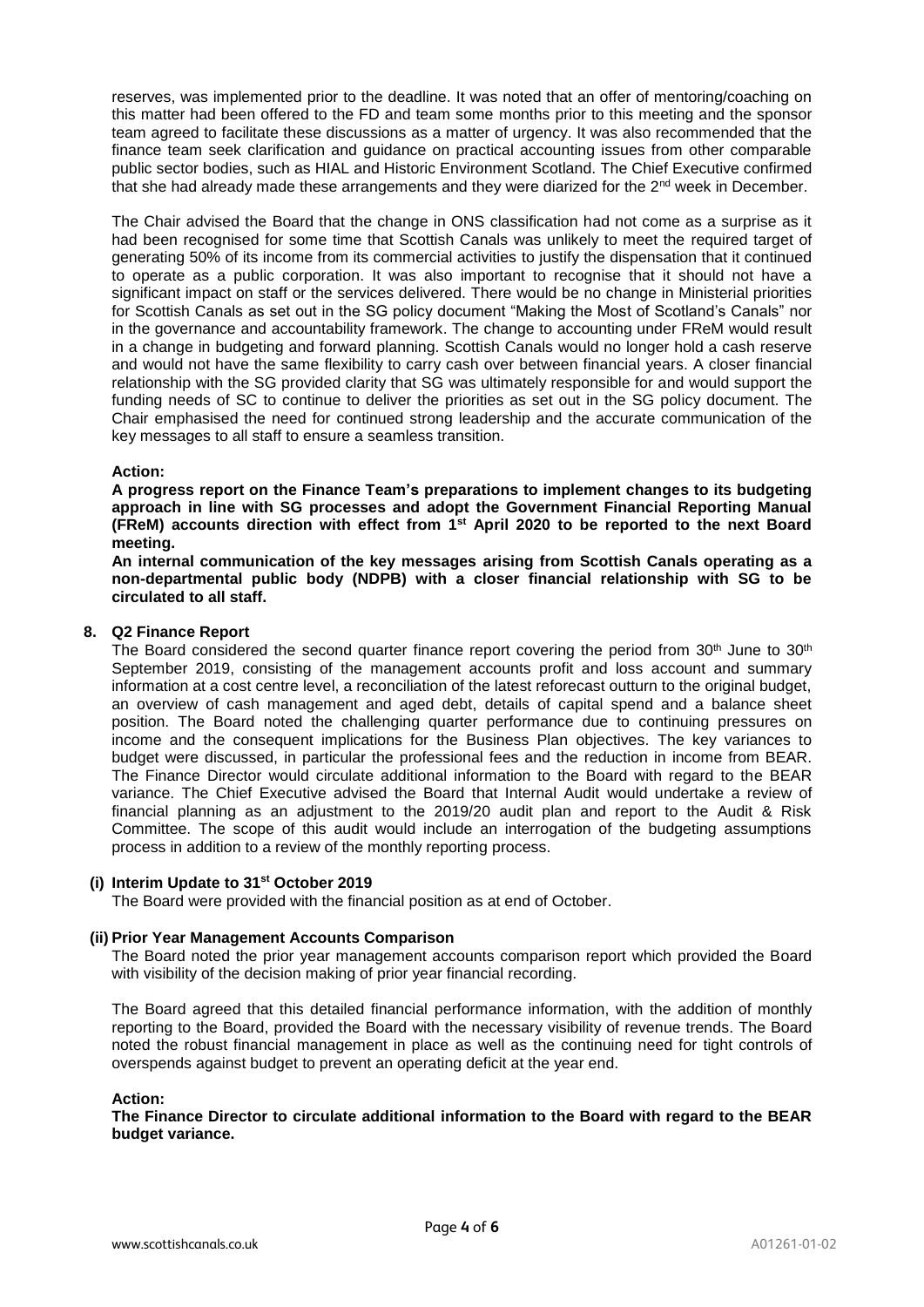## **9. Q2 Asset Management Report**

The Board noted the Q2 asset management report updating the Board on the focused delivery of the asset improvements programme in accordance with the available resource in line with the published Asset Management Strategy. The Board was assured that, in response to the Canal & River Trust (CRT) incident at Toddbrook, Scottish Canals was reviewing its management of reservoirs and emergency planning in response to information sharing by CRT in relation to the Toddbrook incident. The Board noted that the Business Continuity Action Plan was due to be reported to the ARC at its meeting on 5<sup>th</sup> December 2019. The staff resourcing issue in relation to asset management inspections was discussed and the Board was assured that Scottish Canals was continuing to explore collaborative working opportunities with SG and other public bodies.

## **(i) Scottish Canals Dredging**

On the recommendation of the Audit & Risk Committee, the Director of Infrastructure highlighted the challenges and related risks in relation to insufficient funding to dredge all areas of Scotland's canals. Due to the natural process of siltation, the continually reducing depth of the channel had led to restricting access for larger vessels on safety grounds. In addition, a number of boat owners had experienced delays and occasional damage to their vessels. Due to insufficient revenue funding Scottish Canals had undertaken maintenance dredging over the last 10 years, limited to removing high spots from across the system. This work had removed 7,000 tons compared to the estimated siltation of 20,000 tons. The lack of available investment had resulted in a significant dredging backlog of c£8m-£10m. In addition, a spend of c£500,000+ per annum was needed to prevent the scale of the challenge from continuing to grow. At present Scottish Canals treated all dredging spend as a revenue investment. A solution could be for Scottish Canals to invest in capital dredging that deepened the canal channel, creating a new channel depth, lengthening the life span of the asset and increasing the revenue return potential. The Board acknowledged that maintaining the navigation channels was important aspect of its core responsibilities requiring the need for additional support for dredging.

The Board requested a report from the FD for the next Board meeting detailing the available liquid cash reserves together with recommendations as to the deliverable priorities for in year spend. The Board requested that additional support for dredging recommendation include detail on the impact on boat movements and the possible accounting approaches adopted by other comparable public bodies including Marine Scotland and Calmac. It was noted that an External Audit opinion on the capitalisation of dredging and the proposed accounting treatment would be required prior to further discussions with SG.

### **Action:**

**A Cash Reserves Priorities report to be submitted for consideration at the next Board meeting.**

### **10. Q2 Estates, Commercial and Operations Report**

The Board noted the Q2 Estates, Commercial and Operations Report. The Board discussed the implications of Scottish Canals operating as a non-departmental public body (NDPB) with a closer financial relationship with SG on the longer term funding commitments. A detailed discussion was undertaken regarding the need to understand how the finances currently held in Scottish Canals accounts would be mapped to SG budgeting. The Board asked if possible a recommendation on the Dundashill strategy would be reported to the next Board meeting, recognising the need for the informed position as above to have crystallised first

The Board noted the cost control issues in the early stages of operating the Caledonian Canal Centre together with the Egg Shed and Steamer Terminal at Ardrishaig. The Board further noted that these were good examples of public interest investment in rural communities in line with SG outputs.

### **Action:**

### **A recommendation on the Dundashill strategy would be reported to the next Board meeting.**

### **11. Q2 Communication and Engagement Report**

The Board noted the communications, marketing and stakeholder engagement activity undertaken in the last quarter together with forthcoming events in line with the Communications and Marketing Strategy 2017-20. An independent survey of MSPs showed an increase in the positive reputation of Scottish Canals during 2019 with almost half of those questioned viewing the organisation favourably.